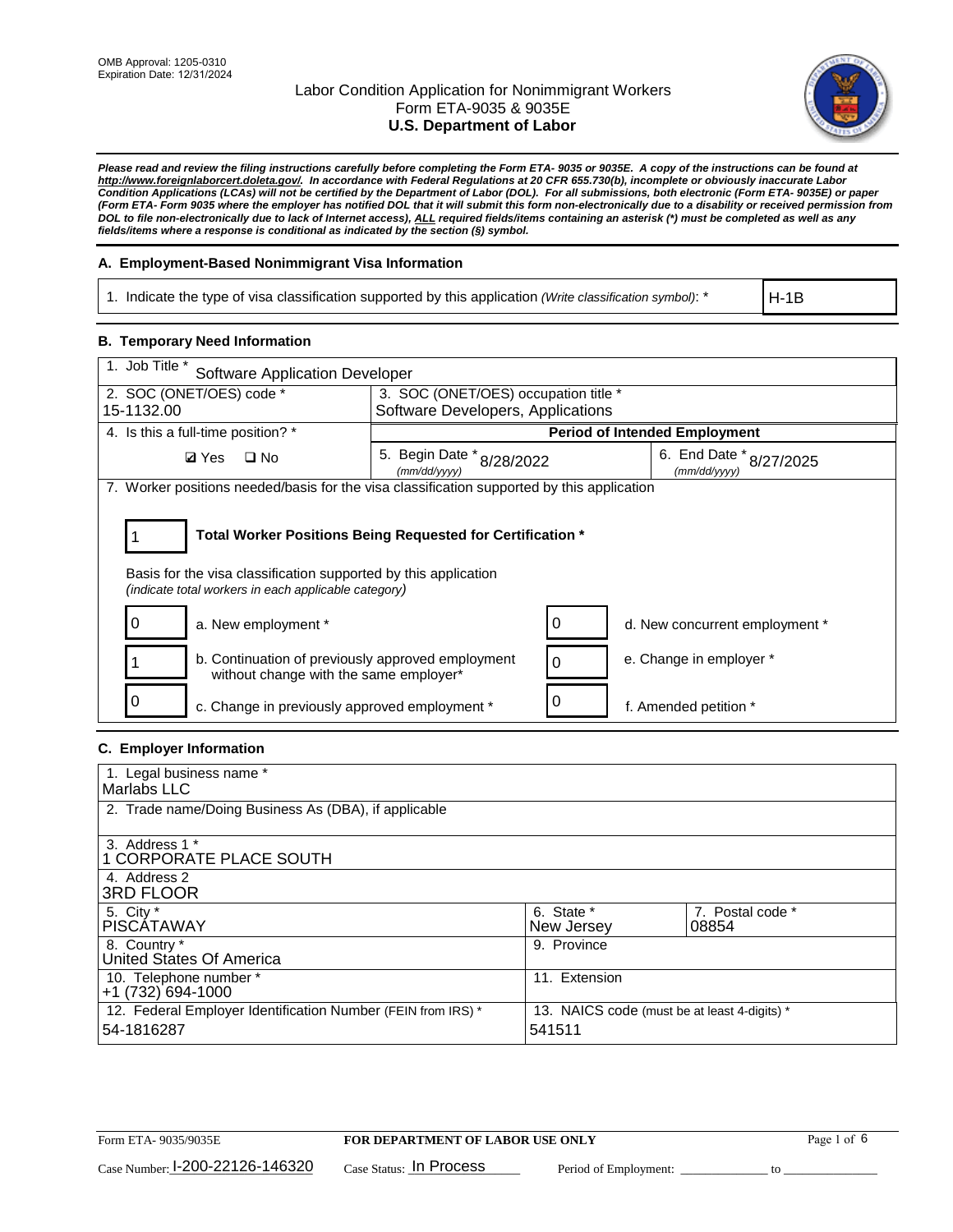

# **D. Employer Point of Contact Information**

**Important Note**: The information contained in this Section must be that of an employee of the employer who is authorized to act on behalf of the employer in labor certification matters. The information in this Section must be different from the agent or attorney information listed in Section E, unless the attorney is an employee of the employer.

| 1. Contact's last (family) name *               | 2. First (given) name * |                          | 3. Middle name(s)         |
|-------------------------------------------------|-------------------------|--------------------------|---------------------------|
| Vidyadharan                                     | Sanjay                  |                          |                           |
| 4. Contact's job title *<br>Chief Legal Officer |                         |                          |                           |
| 5. Address 1 *<br>1 CORPORATE PLACE SOUTH       |                         |                          |                           |
| 6. Address 2<br>3RD FLOOR                       |                         |                          |                           |
| 7. City $*$<br><b>PISCÁTAWAY</b>                |                         | 8. State *<br>New Jersey | 9. Postal code *<br>08854 |
| 10. Country *<br>United States Of America       |                         | 11. Province             |                           |
| 12. Telephone number *                          | 13. Extension           | 14. E-Mail address       |                           |
| +1 (732) 694-1000                               | 1600                    | sanjay@marlabs.com       |                           |

# **E. Attorney or Agent Information (If applicable)**

**Important Note**: The employer authorizes the attorney or agent identified in this section to act on its behalf in connection with the filing of this application.

| 1. Is the employer represented by an attorney or agent in the filing of this application? *<br>If "Yes," complete the remainder of Section E below. |               |                                              |                               |  | $\square$ Yes                                        | <b>ØNo</b> |
|-----------------------------------------------------------------------------------------------------------------------------------------------------|---------------|----------------------------------------------|-------------------------------|--|------------------------------------------------------|------------|
| 2. Attorney or Agent's last (family) name §                                                                                                         |               | 3. First (given) name §<br>4. Middle name(s) |                               |  |                                                      |            |
| 5. Address 1 §                                                                                                                                      |               |                                              |                               |  |                                                      |            |
| 6. Address 2                                                                                                                                        |               |                                              |                               |  |                                                      |            |
| 7. City §                                                                                                                                           |               | 8. State §                                   |                               |  | 9. Postal code §                                     |            |
| 10. Country §                                                                                                                                       |               | 11. Province                                 |                               |  |                                                      |            |
| 12. Telephone number §                                                                                                                              | 13. Extension |                                              | 14. E-Mail address            |  |                                                      |            |
| 15. Law firm/Business name §                                                                                                                        |               |                                              | 16. Law firm/Business FEIN §  |  |                                                      |            |
| 17. State Bar number (only if attorney) §                                                                                                           |               |                                              | standing (only if attorney) § |  | 18. State of highest court where attorney is in good |            |
| 19. Name of the highest State court where attorney is in good standing (only if attorney) §                                                         |               |                                              |                               |  |                                                      |            |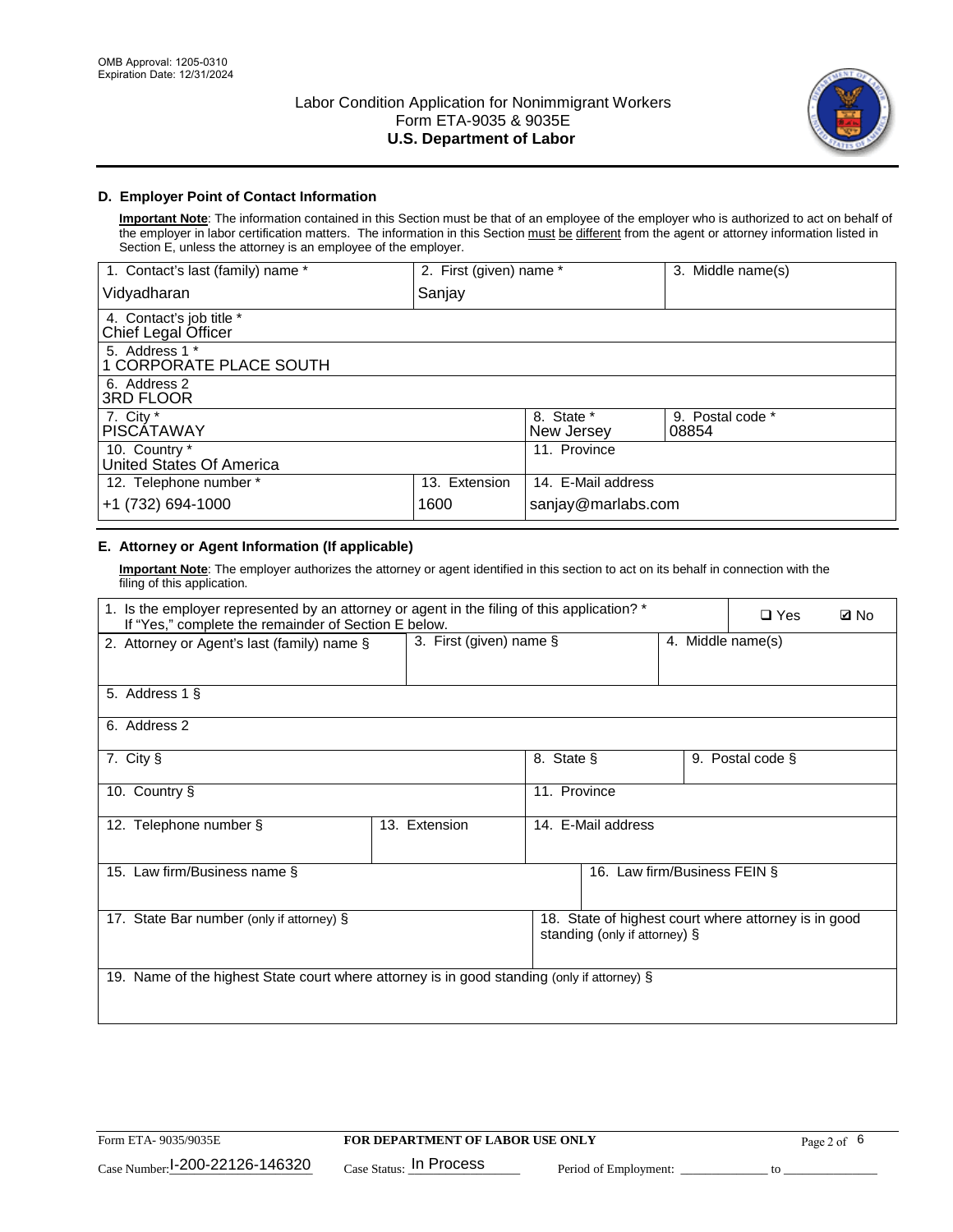

### **F. Employment and Wage Information**

**Important Note**: The employer must define the intended place(s) of employment with as much geographic specificity as possible. Each intended place(s) of employment listed below must be the worksite or physical location where the work will actually be performed and cannot be a P.O. Box. The employer must identify all intended places of employment, including those of short duration, on the LCA. 20 CFR 655.730(c)(5). If the employer is submitting this form non-electronically and the work is expected to be performed in more than one location, an attachment must be submitted in order to complete this section. An employer has the option to use either a single Form ETA-9035/9035E or multiple forms to disclose all intended places of employment. If the employer has more than ten (10) intended places of employment at the time of filing this application, the employer must file as many additional LCAs as are necessary to list all intended places of employment. See the form instructions for further information about identifying all intended places of employment.

## a.*Place of Employment Information* 1

| 1. Enter the estimated number of workers that will perform work at this place of employment under<br>the LCA.* |                                                                                                                                |  |                                          |                      | 1                        |              |
|----------------------------------------------------------------------------------------------------------------|--------------------------------------------------------------------------------------------------------------------------------|--|------------------------------------------|----------------------|--------------------------|--------------|
|                                                                                                                | 2. Indicate whether the worker(s) subject to this LCA will be placed with a secondary entity at this<br>place of employment. * |  |                                          |                      | <b>Ø</b> Yes             | $\square$ No |
|                                                                                                                | 3. If "Yes" to question 2, provide the legal business name of the secondary entity. §                                          |  |                                          |                      |                          |              |
|                                                                                                                | <b>Gate Gourmet</b>                                                                                                            |  |                                          |                      |                          |              |
|                                                                                                                | 4. Address 1 *<br>1068 Woodview Ct,                                                                                            |  |                                          |                      |                          |              |
|                                                                                                                | 5. Address 2                                                                                                                   |  |                                          |                      |                          |              |
| 6. City $*$<br>Aurora                                                                                          |                                                                                                                                |  | 7. County *<br>Dupage                    |                      |                          |              |
| Illinois                                                                                                       | 8. State/District/Territory *                                                                                                  |  | 9. Postal code *<br>60502                |                      |                          |              |
| 10. Wage Rate Paid to Nonimmigrant Workers *<br>10a. Per: (Choose only one)*                                   |                                                                                                                                |  |                                          |                      |                          |              |
|                                                                                                                | □ Hour □ Week □ Bi-Weekly □ Month 回 Year<br>From * \$ 90400 00<br>To: $$$                                                      |  |                                          |                      |                          |              |
|                                                                                                                | 11. Prevailing Wage Rate *                                                                                                     |  | 11a. Per: (Choose only one)*             |                      |                          |              |
|                                                                                                                | 90397 00<br>$\mathbf{\hat{S}}$                                                                                                 |  | □ Hour □ Week □ Bi-Weekly □ Month □ Year |                      |                          |              |
|                                                                                                                | Questions 12-14. Identify the source used for the prevailing wage (PW) (check and fully complete only one): *                  |  |                                          |                      |                          |              |
| 12.<br>$\Box$                                                                                                  | A Prevailing Wage Determination (PWD) issued by the Department of Labor                                                        |  |                                          |                      | a. PWD tracking number § |              |
| 13.                                                                                                            | A PW obtained independently from the Occupational Employment Statistics (OES) Program                                          |  |                                          |                      |                          |              |
| $\mathbf v$                                                                                                    | a. Wage Level (check one): §                                                                                                   |  |                                          | b. Source Year §     |                          |              |
|                                                                                                                | ☑ ॥<br>$\square$ $\square$<br>$\square$ IV<br>$\Box$ N/A<br>⊓⊥                                                                 |  |                                          | 7/1/2021 - 6/30/2022 |                          |              |
| 14.                                                                                                            | A PW obtained using another legitimate source (other than OES) or an independent authoritative source                          |  |                                          |                      |                          |              |
|                                                                                                                | a. Source Type (check one): §<br>$\Box$ CBA<br>$\Box$ DBA<br>$\square$ SCA<br>$\Box$ Other/ PW Survey                          |  |                                          | b. Source Year §     |                          |              |
|                                                                                                                | c. If responded "Other/ PW Survey" in question 14.a, enter the name of the survey producer or publisher §                      |  |                                          |                      |                          |              |
|                                                                                                                | d. If responded "Other/ PW Survey" in question 14.a, enter the title or name of the PW survey §                                |  |                                          |                      |                          |              |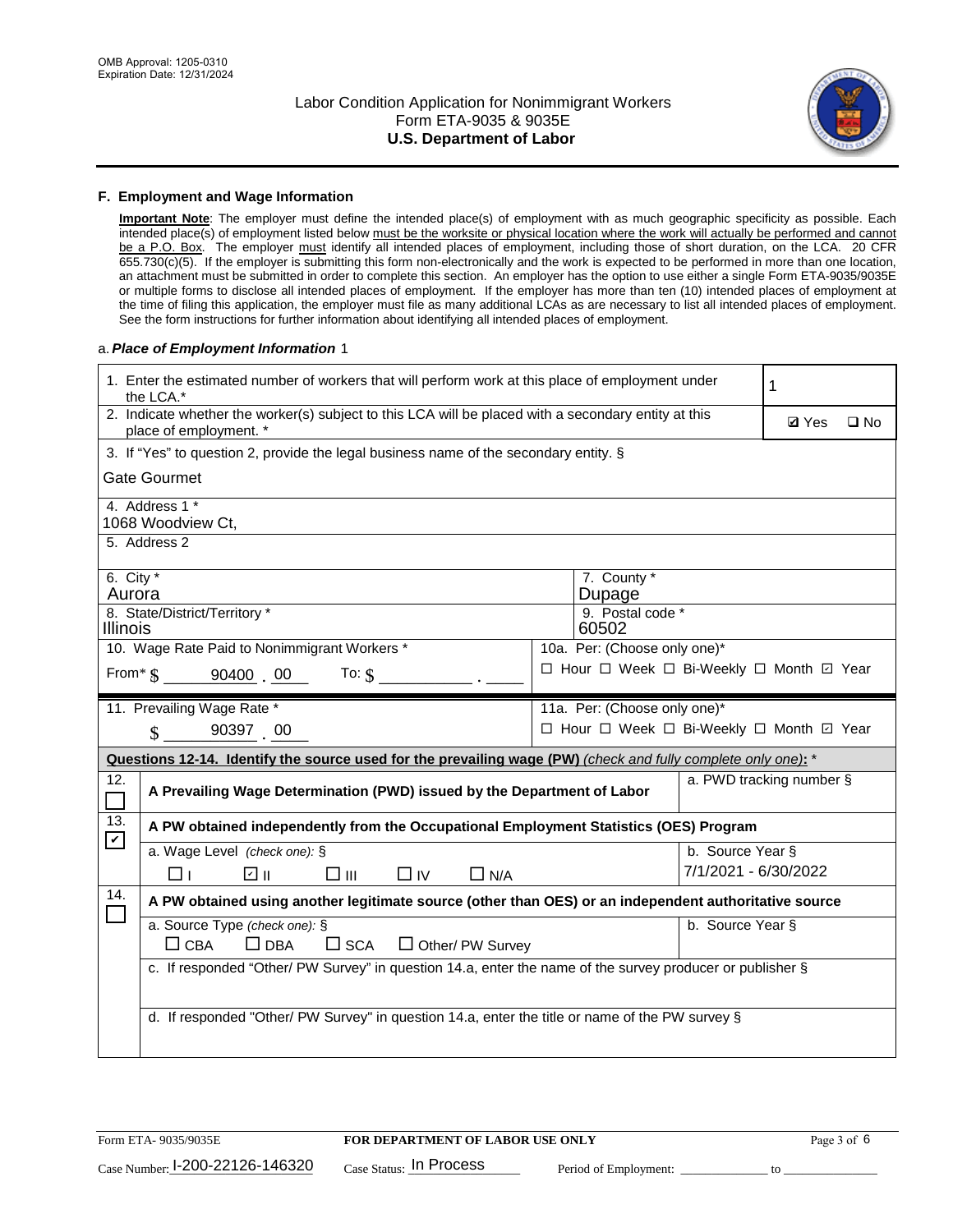

# **G. Employer Labor Condition Statements**

! *Important Note:* In order for your application to be processed, you MUST read Section G of the Form ETA-9035CP - General Instructions for the 9035 & 9035E under the heading "Employer Labor Condition Statements" and agree to all four (4) labor condition statements summarized below:

- (1) **Wages:** The employer shall pay nonimmigrant workers at least the prevailing wage or the employer's actual wage, whichever is higher, and pay for non-productive time. The employer shall offer nonimmigrant workers benefits and eligibility for benefits provided as compensation for services on the same basis as the employer offers to U.S. workers. The employer shall not make deductions to recoup a business expense(s) of the employer including attorney fees and other costs connected to the performance of H-1B, H-1B1, or E-3 program functions which are required to be performed by the employer. This includes expenses related to the preparation and filing of this LCA and related visa petition information. 20 CFR 655.731;
- (2) **Working Conditions:** The employer shall provide working conditions for nonimmigrants which will not adversely affect the working conditions of workers similarly employed. The employer's obligation regarding working conditions shall extend for the duration of the validity period of the certified LCA or the period during which the worker(s) working pursuant to this LCA is employed by the employer, whichever is longer. 20 CFR 655.732;
- (3) **Strike, Lockout, or Work Stoppage:** At the time of filing this LCA, the employer is not involved in a strike, lockout, or work stoppage in the course of a labor dispute in the occupational classification in the area(s) of intended employment. The employer will notify the Department of Labor within 3 days of the occurrence of a strike or lockout in the occupation, and in that event the LCA will not be used to support a petition filing with the U.S. Citizenship and Immigration Services (USCIS) until the DOL Employment and Training Administration (ETA) determines that the strike or lockout has ended. 20 CFR 655.733; and
- (4) **Notice:** Notice of the LCA filing was provided no more than 30 days before the filing of this LCA or will be provided on the day this LCA is filed to the bargaining representative in the occupation and area of intended employment, or if there is no bargaining representative, to workers in the occupation at the place(s) of employment either by electronic or physical posting. This notice was or will be posted for a total period of 10 days, except that if employees are provided individual direct notice by e-mail, notification need only be given once. A copy of the notice documentation will be maintained in the employer's public access file. A copy of this LCA will be provided to each nonimmigrant worker employed pursuant to the LCA. The employer shall, no later than the date the worker(s) report to work at the place(s) of employment, provide a signed copy of the certified LCA to the worker(s) working pursuant to this LCA. 20 CFR 655.734.

1. **I have read and agree to** Labor Condition Statements 1, 2, 3, and 4 above and as fully explained in Section G of the Form ETA-9035CP – General Instructions for the 9035 & 9035E and the Department's regulations at 20 CFR 655 Subpart H. \*

**Ø**Yes ロNo

## **H. Additional Employer Labor Condition Statements –H-1B Employers ONLY**

!**Important Note***:* In order for your H-1B application to be processed, you MUST read Section H – Subsection 1 of the Form ETA 9035CP – General Instructions for the 9035 & 9035E under the heading "Additional Employer Labor Condition Statements" and answer the questions below.

#### *a. Subsection 1*

| 1. At the time of filing this LCA, is the employer H-1B dependent? §                                                                                                                                                                                            |  | ⊡ Yes      | $\square$ No |              |
|-----------------------------------------------------------------------------------------------------------------------------------------------------------------------------------------------------------------------------------------------------------------|--|------------|--------------|--------------|
| 2. At the time of filing this LCA, is the employer a willful violator? $\S$                                                                                                                                                                                     |  |            | ⊡ No         |              |
| 3. If "Yes" is marked in questions H.1 and/or H.2, you must answer "Yes" or "No" regarding<br>whether the employer will use this application ONLY to support H-1B petitions or extensions of<br>status for exempt H-1B nonimmigrant workers? §                  |  |            | $\Box$ No    |              |
| 4. If "Yes" is marked in question H.3, identify the statutory basis for the<br>■ \$60,000 or higher annual wage<br>exemption of the H-1B nonimmigrant workers associated with this<br>□ Master's Degree or higher in related specialty<br>$\Box$ Both<br>LCA. § |  |            |              |              |
| H-1B Dependent or Willful Violator Employers -Master's Degree or Higher Exemptions ONLY                                                                                                                                                                         |  |            |              |              |
| 5. Indicate whether a completed Appendix A is attached to this LCA covering any H-1B<br>nonimmigrant worker for whom the statutory exemption will be based <b>ONLY</b> on attainment of a<br>Master's Degree or higher in related specialty. §                  |  | $\Box$ Yes | ⊡ No         | <b>Q</b> N/A |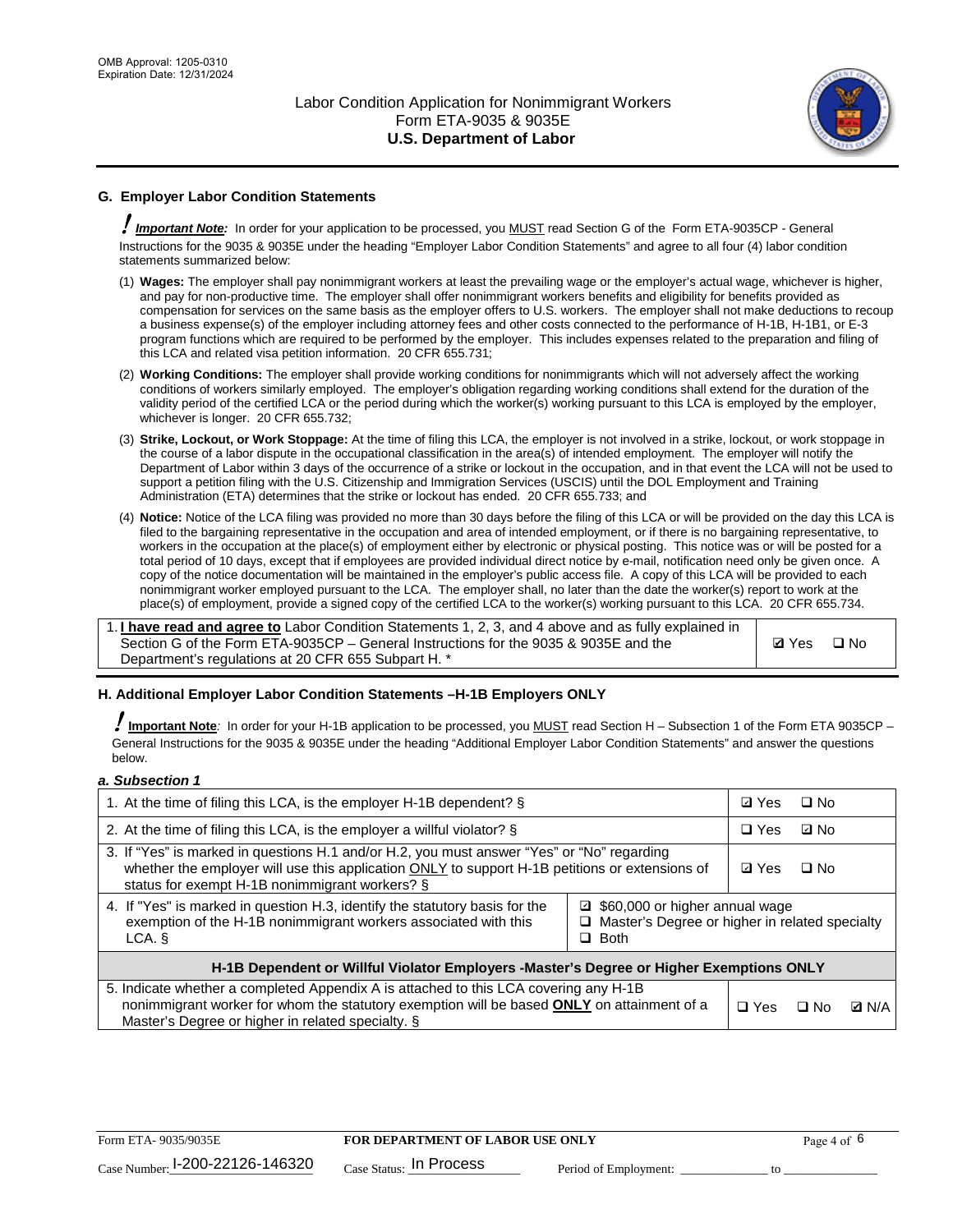

**If you marked "Yes" to questions H.a.1 (H-1B dependent) and/or H.a.2 (H-1B willful violator) and "No" to question H.a.3 (exempt H-1B nonimmigrant workers), you MUST read Section H – Subsection 2 of the Form ETA 9035CP – General Instructions for the 9035 & 9035E under the heading "Additional Employer Labor Condition Statements" and indicate your agreement to all three (3) additional statements summarized below.**

#### *b. Subsection 2*

- A. **Displacement:** An H-1B dependent or willful violator employer is prohibited from displacing a U.S. worker in its own workforce within the period beginning 90 days before and ending 90 days after the date of filing of the visa petition. 20 CFR 655.738(c);
- B. **Secondary Displacement:** An H-1B dependent or willful violator employer is prohibited from placing an H-1B nonimmigrant worker(s) with another/secondary employer where there are indicia of an employment relationship between the nonimmigrant worker(s) and that other/secondary employer (thus possibly affecting the jobs of U.S. workers employed by that other employer), unless and until the employer subject to this LCA makes the inquiries and/or receives the information set forth in 20 CFR 655.738(d)(5) concerning that other/secondary employer's displacement of similarly employed U.S. workers in its workforce within the period beginning 90 days before and ending 90 days after the date of such placement. 20 CFR 655.738(d). Even if the required inquiry of the secondary employer is made, the H-1B dependent or willful violator employer will be subject to a finding of a violation of the secondary displacement prohibition if the secondary employer, in fact, displaces any U.S. worker(s) during the applicable time period; and
- C. **Recruitment and Hiring:** Prior to filing this LCA or any petition or request for extension of status for nonimmigrant worker(s) supported by this LCA, the H-1B dependent or willful violator employer must take good faith steps to recruit U.S. workers for the job(s) using procedures that meet industry-wide standards and offer compensation that is at least as great as the required wage to be paid to the nonimmigrant worker(s) pursuant to 20 CFR 655.731(a). The employer must offer the job(s) to any U.S. worker who applies and is equally or better qualified for the job than the nonimmigrant worker. 20 CFR 655.739.

| 6. I have read and agree to Additional Employer Labor Condition Statements A, B, and C above and |       |           |
|--------------------------------------------------------------------------------------------------|-------|-----------|
| as fully explained in Section H – Subsections 1 and 2 of the Form ETA 9035CP – General           | □ Yes | $\Box$ No |
| Instructions for the 9035 & 9035E and the Department's regulations at 20 CFR 655 Subpart H. §    |       |           |

## **I. Public Disclosure Information**

! **Important Note***:* You must select one or both of the options listed in this Section.

**sqrt** Employer's principal place of business □ Place of employment

## **J. Notice of Obligations**

A. Upon receipt of the certified LCA, the employer must take the following actions:

- o Print and sign a hard copy of the LCA if filing electronically (20 CFR 655.730(c)(3));<br>
Maintain the original signed and certified LCA in the employer's files (20 CFR 655.7
- Maintain the original signed and certified LCA in the employer's files (20 CFR 655.705(c)(2); 20 CFR 655.730(c)(3); and 20 CFR 655.760); and
- o Make a copy of the LCA, as well as necessary supporting documentation required by the Department of Labor regulations, available for public examination in a public access file at the employer's principal place of business in the U.S. or at the place of employment within one working day after the date on which the LCA is filed with the Department of Labor (20 CFR 655.705(c)(2) and 20 CFR 655.760).
- B. The employer must develop sufficient documentation to meet its burden of proof with respect to the validity of the statements made in its LCA and the accuracy of information provided, in the event that such statement or information is challenged (20 CFR 655.705(c)(5) and 20 CFR 655.700(d)(4)(iv)).
- C. The employer must make this LCA, supporting documentation, and other records available to officials of the Department of Labor upon request during any investigation under the Immigration and Nationality Act (20 CFR 655.760 and 20 CFR Subpart I).

*I declare under penalty of perjury that I have read and reviewed this application and that to the best of my knowledge, the*  information contained therein is true and accurate. I understand that to knowingly furnish materially false information in the *preparation of this form and any supplement thereto or to aid, abet, or counsel another to do so is a federal offense punishable by fines, imprisonment, or both (18 U.S.C. 2, 1001,1546,1621).*

| 1. Last (family) name of hiring or designated official *  2. First (given) name of hiring or designated official *  3. Middle initial §<br><b>VIDYADHARAN</b> | <b>SANJAY</b>    |  |
|---------------------------------------------------------------------------------------------------------------------------------------------------------------|------------------|--|
| 4. Hiring or designated official title *<br>CHIEF LEGAL OFFICER                                                                                               |                  |  |
| 5. Signature *                                                                                                                                                | 6. Date signed * |  |